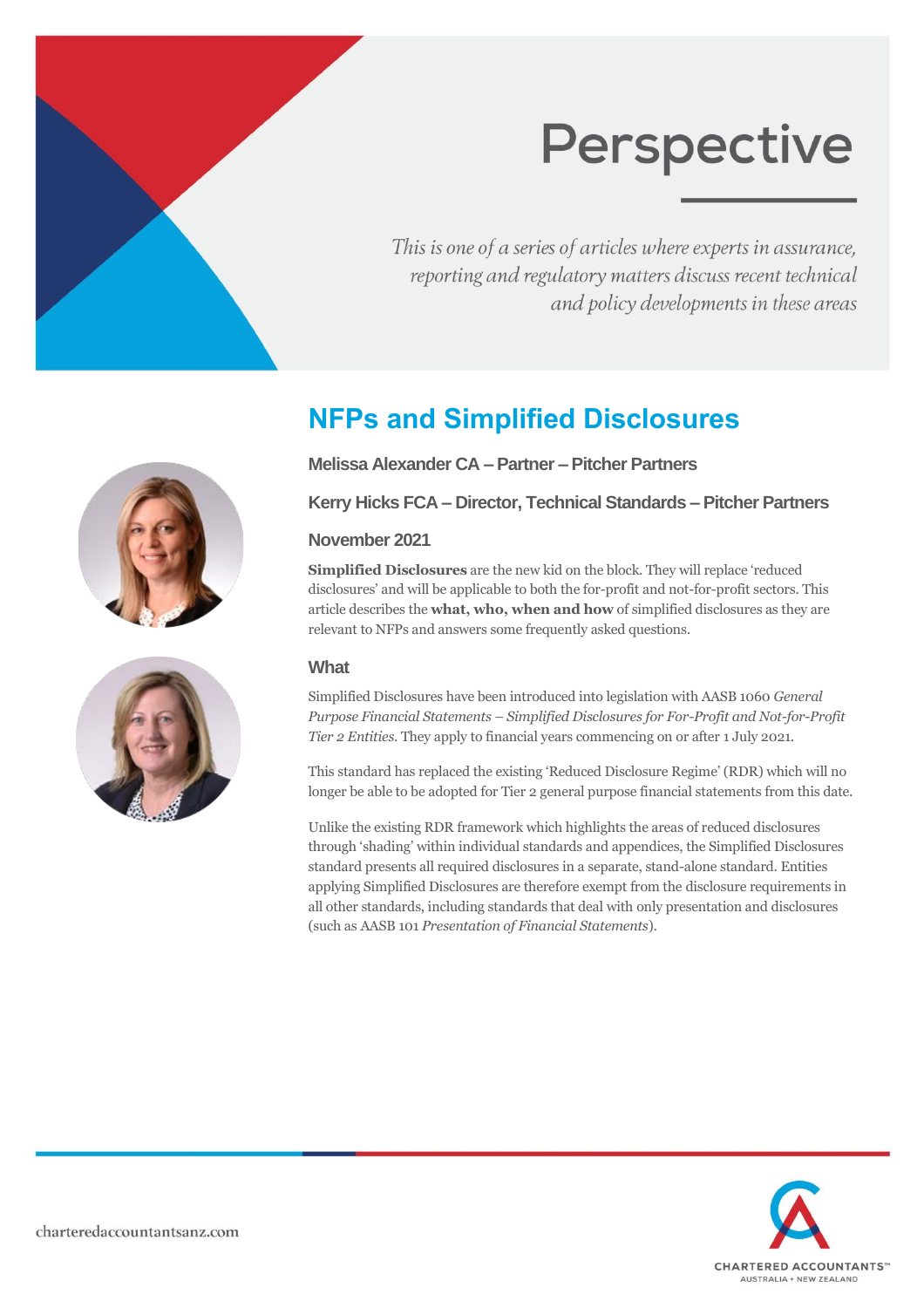## **Who**

This new standard (AASB 1060) applies to:

- For-profit entities; and
- Not-for-profit entities,

that currently prepare Tier 2 general purpose financial statements or are required to prepare general purpose financial statements for the first time.

There are two tiers of general purpose financial statements provided for within Australian Accounting Standards, as follows:

- Tier 1 which is applicable to entities that are publicly accountable (includes listed entities, entities that are in the process of listing and entities that hold assets in a fiduciary capacity for a broad group of outsiders as one of its primary businesses); or
- Tier 2 which is applicable for entities that are not publicly accountable.

Most NFPs that are reporting entities (see FAQ below) would generally fall into the category of Tier 2 and therefore produce Tier 2 general purpose financial statements.

### **When**

The new standard is applicable for financial years commencing on or after 1 July 2021, although it can be adopted early.

There are some limited incentives to adopting the standard early for NFPs that have previously prepared financial statements under the Reduced Disclosure Regime. When the standard is adopted early (i.e. before its mandatory application date) a comparative disclosure is not required for any new disclosure requirements within the standard.

For example, the audit remuneration disclosure is not required under the Reduced Disclosure Regime but is required by the simplified disclosure standard. Therefore, if the new standard is adopted for 31 December 2021 year ends (i.e. it is adopted early) the audit remuneration disclosure must be made in the current year column, but a comparative number is not required if it was not previously disclosed.

### **How**

In order to 'convert' your financial statements from an RDR format to a simplified disclosure format you should follow the steps below:

- 1. Compare your previous year financial statement disclosures directly with AASB 1060 or illustrative 'simplified disclosure' financial statements (refer to the CA ANZ *Enhancing Not-for-Profit Reporting* illustrative guidance identified in the further guidance below).
- 2. Delete those disclosures no longer required; and
- 3. Highlight gaps in the disclosures where you will have to collate additional information to provide extra disclosures under the simplified disclosure format.

Alternatively, you can use financial statements software that has Simplified Disclosures as a presentation option and allow the software to generate AASB 1060 compliant financial statements.



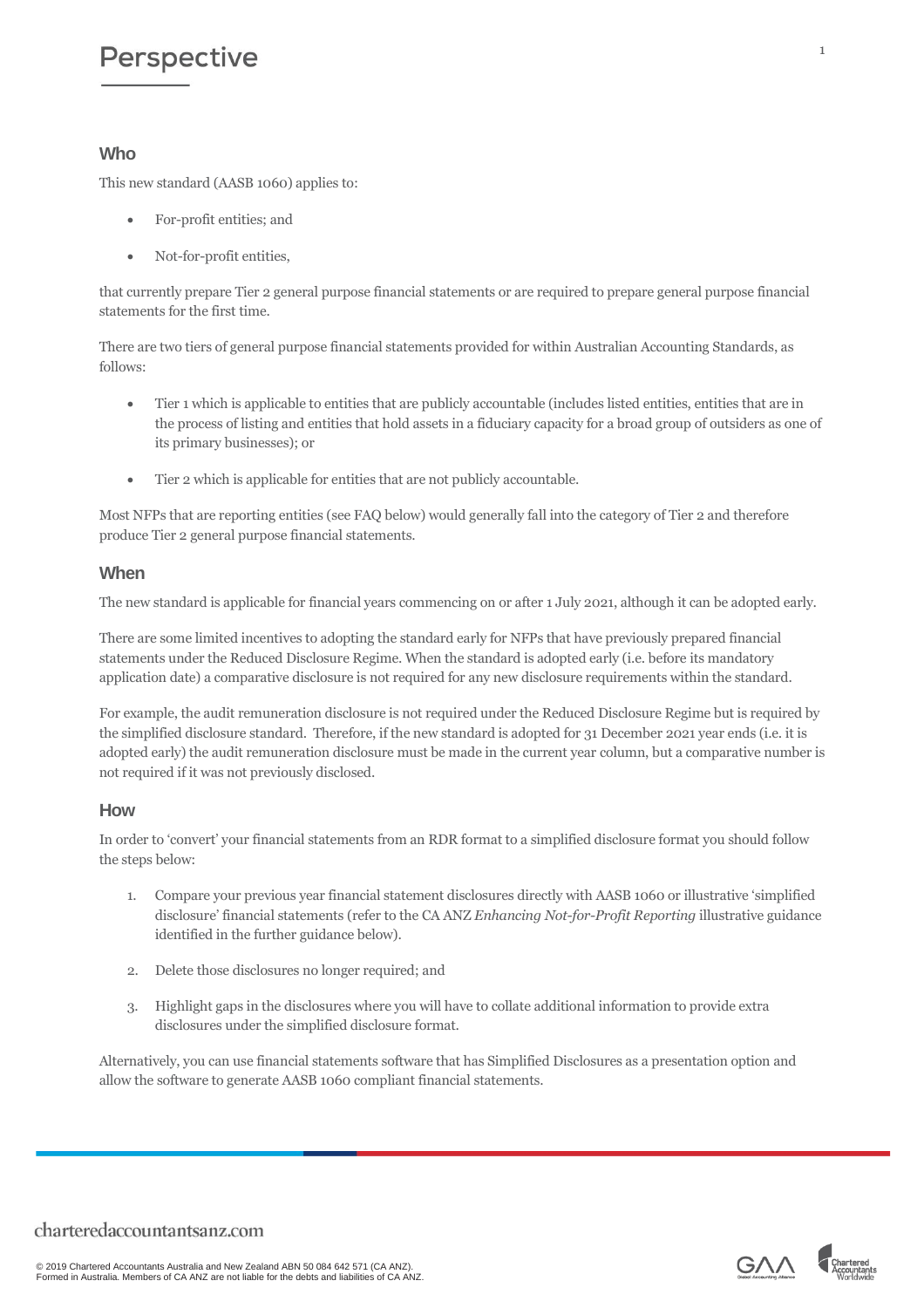You also should remember to update the wording in the basis of preparation and the directors'/responsible entity declarations, stating that the report complies with Simplified Disclosures.

# **FAQs**

### *I have prepared special purpose financial statements in prior years, can I continue to do this?*

NFPs that are not reporting entities can continue to prepare special purpose financial statements if appropriate to user needs. However, when a NFP is a reporting entity, they must produce general purpose financial statements. This reporting entity concept, as we have known and applied it over many years, still exists for NFPs for now. This assessment must be revisited every reporting date to determine the appropriate financial statements to prepare. The FAQ below and CA ANZ 's *Continuing Special Purpose fact sheet* (link provided in the further guidance section below) provides more detail on making this decision.

#### *What is a reporting entity?*

A reporting entity is an entity for whom it is reasonable to expect the existence of users that would rely on the general purpose financial statements for the purposes of allocating resources. A general purpose financial report is intended to meet the needs of users who are not in a position to demand reports tailored to meet their particular information needs. Statement of Accounting Concept 1 *Definition of a Reporting Entity* sets out factors to be considered by the board in assessing the needs of users (i.e. stakeholders). The factors to consider (as outlined in Decision Tree 2 in the CA ANZ *Enhancing Not-for-Profit Reporting* illustrative guidance identified in the further guidance below) as relevant for NFP entities are:

- How widespread the NFP's stakeholders are?
- Whether management is separated from the NFP's stakeholders?
- Whether the NFP has a significant impact on the broad community or represents a broad group (considering activities and economic significance)?
- Whether the NFP is in receipt of government or philanthropic grants and/or reliant on donations or is a tax deductible gift recipient?

It is important to note the determination as to whether a NFP is a reporting entity or not requires judgement and must be reached by the Board or governing body of the organisation and it is not a decision determined by the auditor (although the auditor must be satisfied that judgement has been applied appropriately in determining the reporting framework).

#### *Do I have to comply with the recognition and measurement of all Australian Accounting Standards when complying with the Simplified Disclosure Standard?*

Yes, all general purpose financial statements are required to comply with the recognition and measurement requirements of all Australian Accounting Standards.

*What are the key differences between RDR and Simplified Disclosures?*

Additional disclosures include:

- General information (registered office, principal place of business and principal activities)
- Details of financial asset and financial liability fair value measurements



 $\Omega$